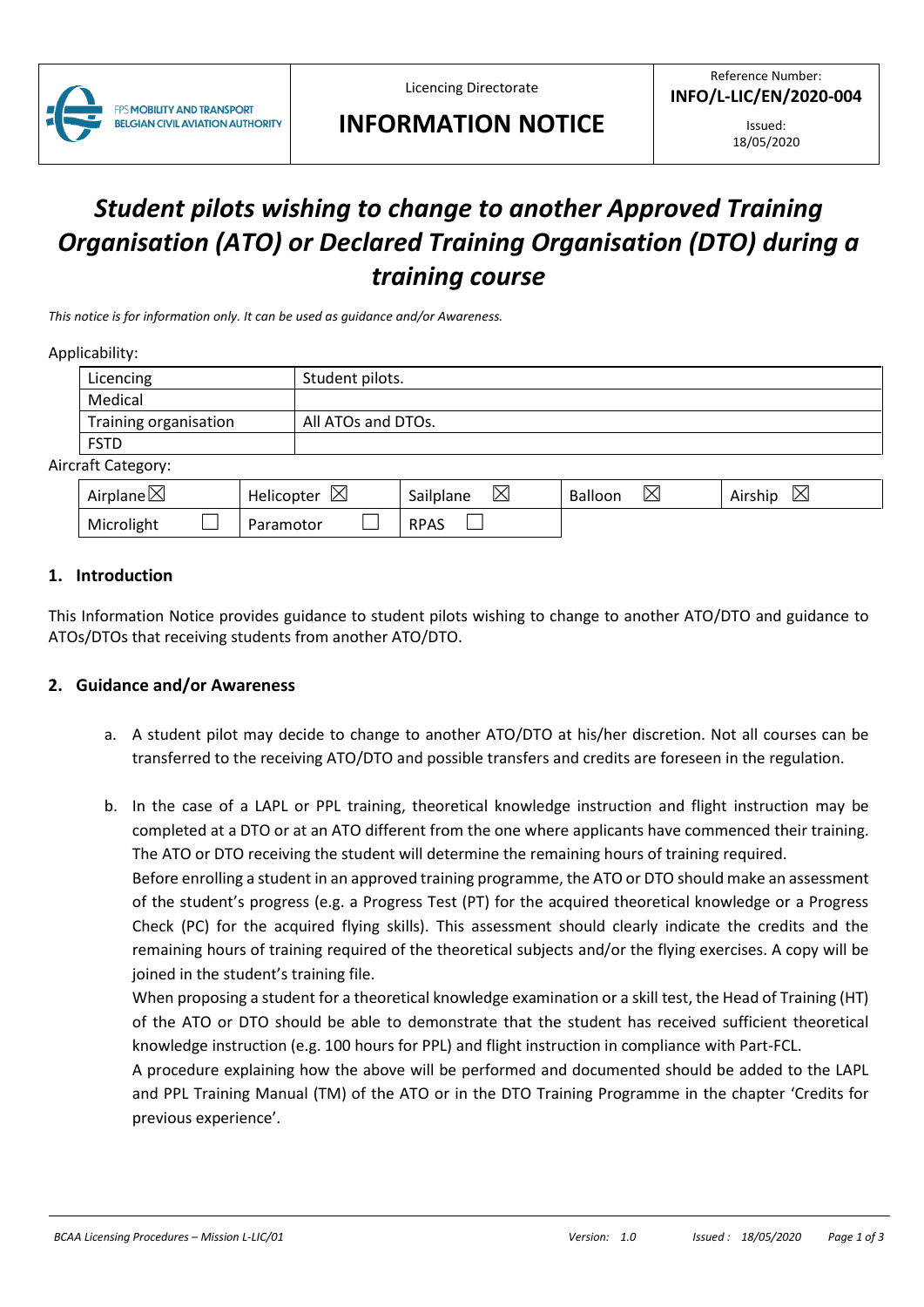c. In the case of training course contained in the Appendix 3 of the Part-FCL for the issue of a CPL or a ATPL with or without an IR, an applicant wishing to transfer to another ATO during a training course shall apply to the competent authority for a formal assessment of the further hours of training required. Transfer from one ATO to another is only possible within the **same** training course. Any change within the integrated courses (for example: from integrated ATP to integrated CPL/IR), or from integrated to modular and vice versa is **not allowed** and no crediting is foreseen. In this case, a new training course must be started from the beginning. In case of transfer, an application form [\(DOC/L-TRA/0108-51E\)](https://mobilit.belgium.be/sites/default/files/DGLV/application_for_transfer_to_another_ato_v2.0.docx?language=fr) is available on the BCAA website,

[www.mobilit.belgium.be.](http://www.mobilit.belgium.be/) After the student the resigning and the receiving ATOs have completed the form, it must be sent to [BCAA.ATO@mobilit.fgov.be](mailto:BCAA.ATO@mobilit.fgov.be) , in order to obtain credits for the received training. Based on the proposal of the receiving ATO, the BCAA will evaluate the remaining hours of training required.

- d. In the case of an IR training course, transfer of ATO is allowed between the "Basic Instrument Flight Module" and the "Procedural Instrument Flight Module", provided the resigning ATO is able to issue the course completion certificate for the Basic Instrument Flight Module. Prior to commencing the Procedural Instrument Flight Module, the ATO shall ensure the competence of the applicant in basic instrument flying skills. Refresher training shall be given as required. Within the Procedural module, no transfer is allowed.
- e. In the case of a Competency based IR(A), crediting of previous flight instruction with an IRI(A) or a FI(A) holding the privileges to instruct for the IR and relevant PIC flight experience based on an ICAO rating is possible to a certain extent. After completing a pre-assessment flight, based on the experience of the candidate, the ATO will consider the amount of additional training required, using an approved procedure compliant with the appendix 6 of the Part-FCL.
- f. In all other cases, the transfer to another ATO is **not allowed** without restarting a new course from the beginning.
- g. It is the responsibility of the Head of Training to:
	- i. Ensure that the training is in compliance with Part-FCL;
	- ii. Ensure the satisfactory integration of flight training in an aircraft or a flight simulation training device (FSTD) and theoretical knowledge instruction; and
	- iii. supervise the progress of individual students

## **3. Entry into force and cancellation**

This info notice replaces INFO\_LIC\_2014-001 and shall remain in force until repealed.

## **4. Reference in legislation**

- a. FCL.115 LAPL Training course
- b. FCL.210 PPL Training course
- c. ORA.ATO.110 Personnel requirements
- d. AMC1 DTO.GEN.230 DTO Training programme
- e. FCL Appendix 3 Training courses for the issue of a CPL and a ATPL
- f. FCL Appendix 6 Modular training courses for the IR